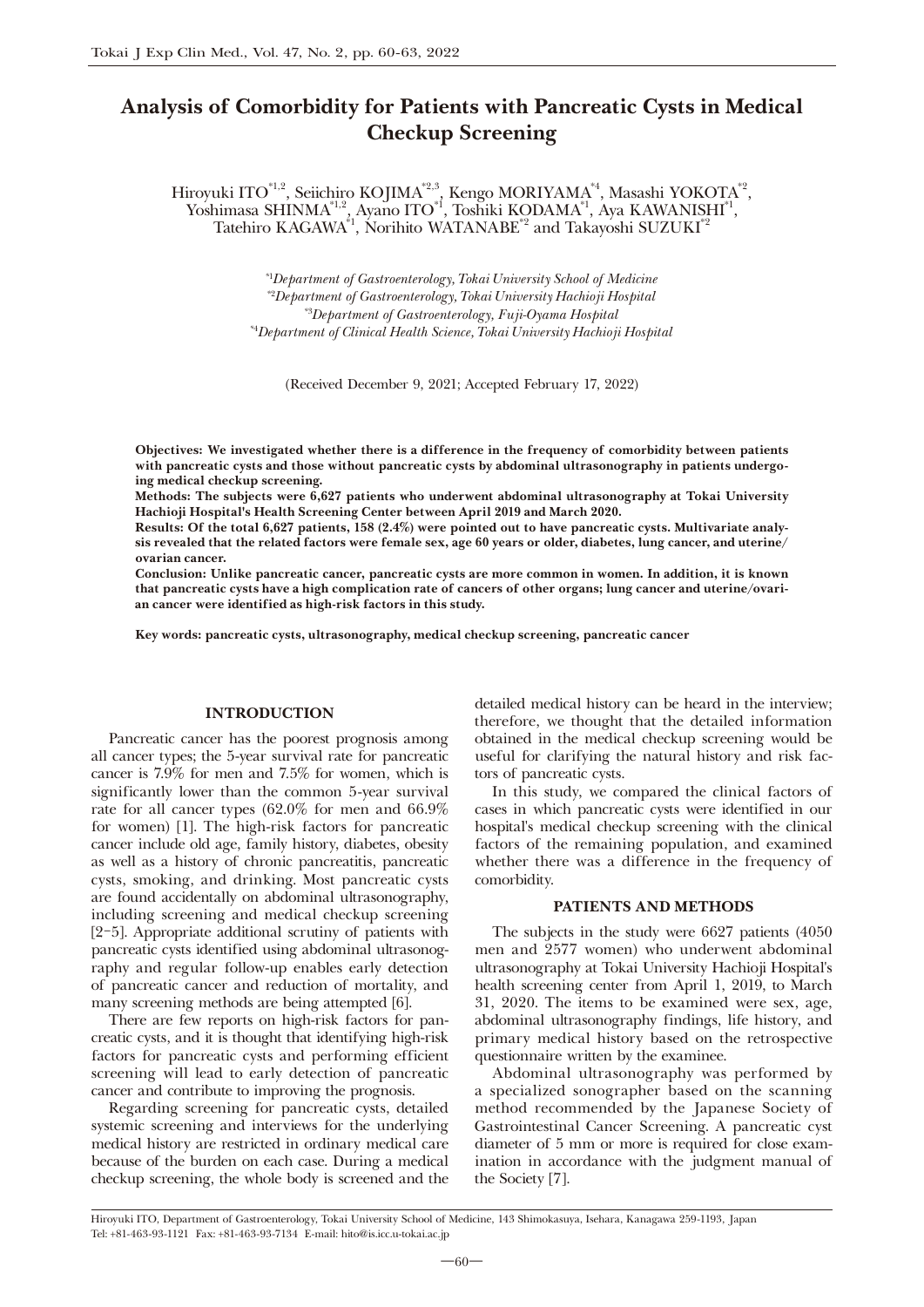| Groups                     | Pancreatic Cyst | Without PC     | All Examinees  |
|----------------------------|-----------------|----------------|----------------|
| Drinking history           | 84 (53.2%)      | $4164(64.4\%)$ | 4248 (63.7%)   |
| Smoking history            | $15(9.5\%)$     | $1045(16.2\%)$ | 1060 (15.9%)   |
| Lifestyle-related diseases |                 |                |                |
| Hypertension               | $55(34.8\%)$    | $1507(23.3\%)$ | $1562(23.4\%)$ |
| <b>Diabetes</b>            | $25(15.8\%)$    | 448 (6.9%)     | 473 (7.1%)     |
| Dyslipidemia               | $52(32.9\%)$    | $1384(21.4\%)$ | 1436(21.5%)    |
| Hyperuricemia              | $10(6.3\%)$     | 588 (9.1%)     | 598 (9.0%)     |
| Gastrointestinal diseases  |                 |                |                |
| Gastric polyp              | $20(12.7\%)$    | $655(10.1\%)$  | $675(10.1\%)$  |
| Colon polyp                | $24(15.2\%)$    | 680 (10.5%)    | $704(10.6\%)$  |
| Gallbladder polyp          | 43 (27.2%)      | $218(3.4\%)$   | $261(3.9\%)$   |
| Gallbladder stone          | $8(5.1\%)$      | $223(3.4\%)$   | $231(3.5\%)$   |
| Pancreatitis               | $1(0.6\%)$      | 22 (0.3%)      | $23(0.3\%)$    |

Table 1 Frequency of comorbidity disorder in our health examinations

Table 2 History/primary medical history of malignant disease in our health examinations

| <b>Groups</b>          | Pancreatic Cyst | Without PC  | All Examinees |
|------------------------|-----------------|-------------|---------------|
| Gastric cancer         | $5(3.2\%)$      | $50(0.8\%)$ | $55(0.8\%)$   |
| Colon cancer           | $3(1.9\%)$      | $70(1.1\%)$ | $73(1.1\%)$   |
| Liver cancer           | 0               | $4(0.06\%)$ | $4(0.06\%)$   |
| Biliary tract cancer   | 0               | $3(0.04\%)$ | $3(0.04\%)$   |
| Lung cancer            | $3(1.9\%)$      | $17(0.3\%)$ | $20(0.3\%)$   |
| Prostate cancer        | 0               | $78(2.0\%)$ | $78(2.0\%)$   |
| Breast cancer          | $2(2.0\%)$      | $94(3.8\%)$ | 96(3.7%)      |
| Uterine/Ovarian cancer | $3(3.0\%)$      | $37(1.5\%)$ | $40(1.6\%)$   |

Of the life history, the drinking and smoking history were based on the individual's declaration. A habit of daily or few times a week alcohol consumption and the consumption of  $\geq 21.6$  g alcohol per day were deemed to constitute a drinking history. If the individual had smoked 100 or more cigarettes within the past 6 months, and 1 or more cigarettes were smoked daily within the last 1 month, they were deemed to have a smoking history.

The history of primary diseases is divided into (1) lifestyle-related diseases, (2) gastrointestinal diseases, and (3) cancers. Lifestyle-related diseases and cancer were selected as typical diseases with large number of morbidities, and gastrointestinal diseases were selected as acquired benign diseases that are frequently identified using ultrasonography or endoscopy. The lifestyle-related diseases included were: (1) hypertension, (2) diabetes, (3) dyslipidemia, and (4) hyperuricemia. The gastrointestinal diseases included were: (1) gastric polyps, (2) colon polyps, (3) gallbladder polyps, (4) cholelithiasis, and (5) pancreatitis. The cancers included were (1) gastric cancer, (2) colon cancer, (3) liver cancer, (4) biliary tract cancer, (5) lung cancer, (6) prostate cancer, (7) breast cancer, and (8) uterine/ ovarian cancer. Regarding the determination of each disease, those who have been treated for the disease at our hospital and disease name registration can be confirmed in the medical record are considered to have a disease. Those who have not been treated for the disease at our hospital are treated based on individual declarations.

The t-test was used as a statistical method to compare the mean values between the two groups, and Pearson's chi-square test was used to compare the proportions between the two groups. Multivariate analysis was performed using the nominal logistic regression analysis for factors related to the frequency of pancreatic cysts. Statistical analysis was performed using JMP14 (JMP International Offices, Tokyo, Japan). A p value less than 0.05 was deemed statistically significant.

All subjects provided written informed consent for the use of their health records for analysis. This study was approved by the Ethics Committee of Tokai University (No. 20R-018) and was conducted in accordance with the Declaration of Helsinki.

#### RESULTS

Of the 6627 examinees, 158 (2.4%) were pointed out to have pancreatic cysts. The total number of examinees was 4050 men (61.1%) and 2577 women (38.9%); there were 59 men (46.8%) and 99 women (53.2%) in the pancreatic cyst group. The mean age of all examinees was  $54.1 \pm 11.0$  years (median 53 years), while that of the pancreatic cyst indication group was  $63.0 \pm 11.1$  years, and the pancreatic cyst group was 9 years older.

Life history, lifestyle-related diseases, and digestive system diseases are shown in Table 1. The drinking history was 4248 (63.7%) in all examinees, compared to 84 (53.2%) in the pancreatic cyst group. The smoking history was 1060 (15.9%) in all examinees, compared to 15 (9.5%) in the pancreatic cyst group. Regarding lifestyle-related diseases, hypertension was present in 1562 (23.4%), diabetes was present in 473 (7.1%), dyslipidemia was present in 1436 (21.5%), and hyperuricemia was present in 598 (9.0%) participants. In the pancreatic cyst group, hypertension was present in 55 (34.8%), diabetes was present in 25 (15.8%), dyslipidemia was present in 52 (32.9%), and hyperuri-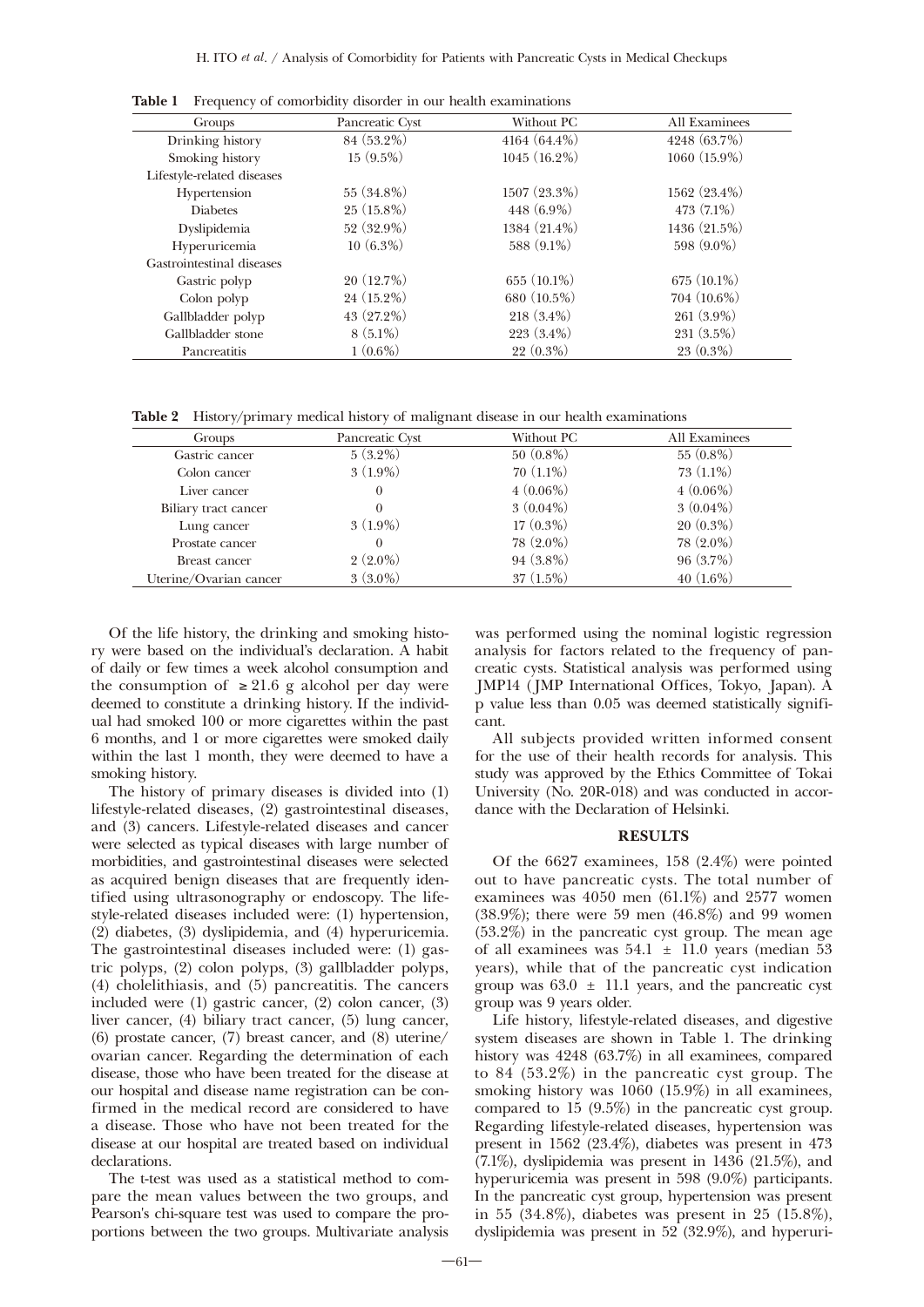

Table 3 Examination of factors related to comorbidity of pancreatic cyst (nominal logistic regression analysis)

Table 4 Examination of factors related to comorbidity of pancreatic cyst (nominal logistic regression analysis)



Table 5 Examination of factors related to comorbidity of pancreatic cyst (nominal logistic regression analysis)

|                 | Odds Ratio | 95% Confidence interval | p value  |
|-----------------|------------|-------------------------|----------|
| Gender (Women)  | 3.26       | $2.21 - 4.79$           | < 0.0001 |
| Age(over $60$ ) | 3.06       | $2.12 - 4.41$           | < 0.0001 |
| <b>Diabetes</b> | 2.29       | $1.41 - 3.72$           | 0.0008   |
| Lung cancer     | 4.95       | $1.29 - 19.0$           | 0.0196   |
| Cervical cancer | 6.36       | $1.74 - 23.2$           | 0.0051   |

cemia was present in 10 (6.3%) participants. Regarding gastrointestinal disorders, gastric polyp was present in 675 (10.2%), colon polyp was present in 704 (10.6%), gallbladder polyp was present in 261 (3.9%), gallbladder stone disease was present in 231 (3.5%), and pancreatitis was present in 23 (0.3%) participants. In the pancreatic cyst indication group, gastric polyp was present in 20 (12.7%), colon polyp was present in 24 (15.2%), gallbladder polyp was present in 43 (27.2%), gallbladder stone was present in 8 (5.1%), and pancreatitis was present in 1 (0.6%) participant.

Regarding cancers, among all examinees (Table 2), gastric cancer was present in 55 (0.8%), colon cancer was present in 73 (1.1%), liver cancer was present in 4 (0.1%), biliary tract cancer was present in 3 (0.1%), lung cancer was present in 20 (0.3%), prostate cancer was present in 78 (2.0%), breast cancer was present in 96 (3.7%), and uterine/ovarian cancer was present in 40 (1.6%) participants. In the pancreatic cyst group, gastric cancer was present in 5 (3.2%), colorectal cancer was present in 3 (1.9%), lung cancer was present in 3 (1.9%), breast cancer was present in 2 (2.0%), and uterine/ovarian cancer was present in 3 (3.0%) participants; there were no cases of liver, biliary tract, and prostate cancer. All three cases of uterine/ovarian cancer in the pancreatic cyst group were cervical cancer.

On performing multivariate analysis using name logistic analysis, the factors associated with comorbidities of pancreatic cysts were found to be female sex (odds ratio 3.26, p < 0.0001), age > 60 years (odds ratio 3.06, p < 0.0001), diabetes (odds ratio 2.29, p = 0.0008), lung cancer (odds ratio 4.95,  $p = 0.0196$ ), and uterine/ovarian cancer (odds ratio 6.36, p = 0.0051) (Table 3-5).

#### DISCUSSION

In this study, five factors related to comorbidities of pancreatic cysts were identified: female sex, age > 60 years, diabetes, lung cancer, and uterine/ovarian cancer. Of these, age and diabetes were the same as those